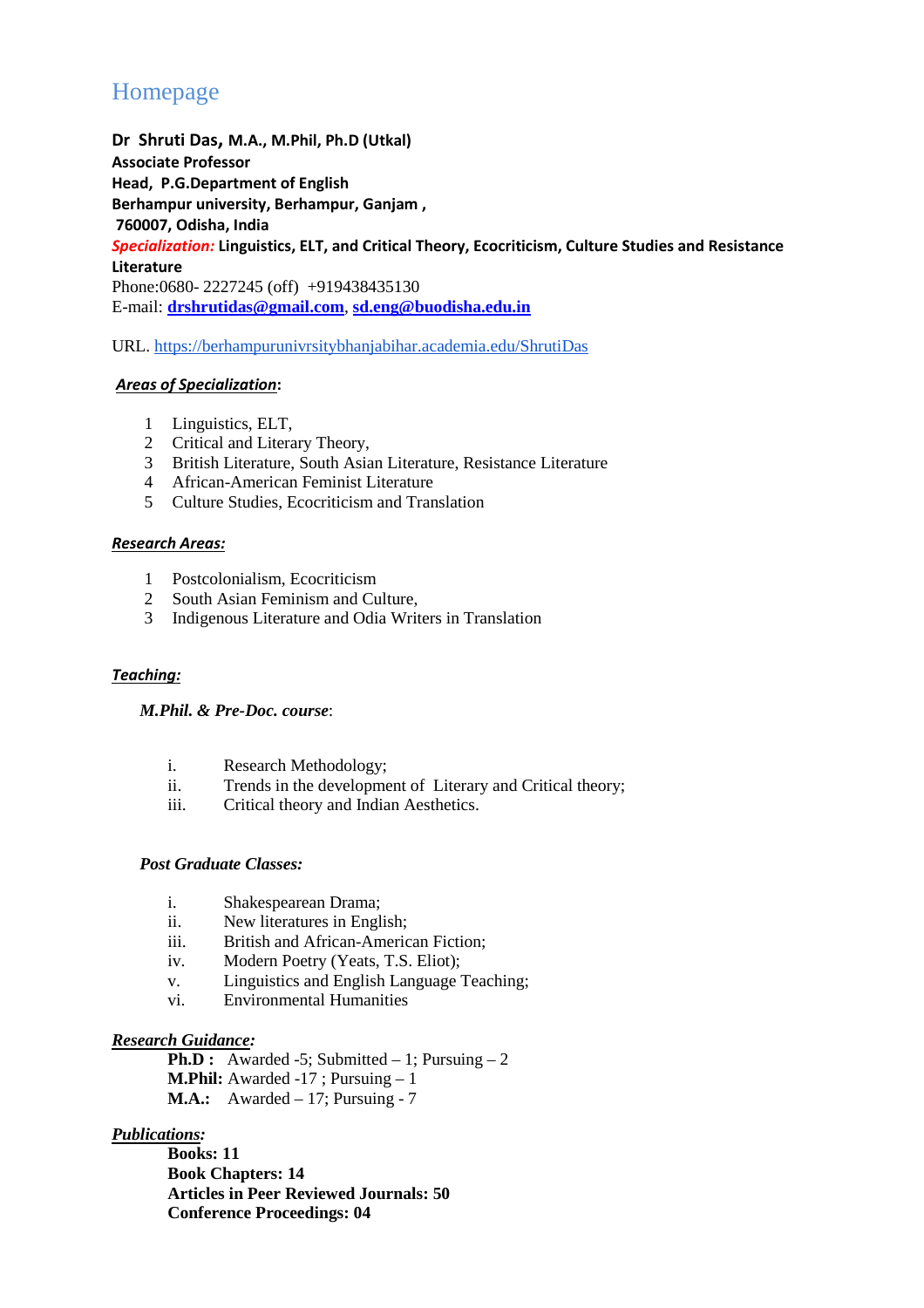## **Poetry: In International Journals, Anthologies from India and USA**

*Papers Presented in Symposia/Seminars/Conferences:*  **International (Abroad): 12 International (In India): 18 National: 30 Papers presented as Invited Lectures: 43** 

## *Ongoing work:* **Translating Sanskruta o Sanskruti from Odia to English**

## *Professional and academic experience:*

- 31 years teaching at UG and PG levels (PG since 2004)
- Taught Hons., Pass and Higher Secondary classes as lecturer in English since 1989.
- **Consultant and Examiner for BEC exams**. (held by the British Council) for **Cambridge University, UK** (since 2006); **IELTS** since 2015
- **Counsellor and Resource Person** for P.G. English classes in **IGNOU** at Ravenshaw University, Cuttack, Odisha (since 2004-contd.)
- **Guest Faculty and PhD Supervisor**: Ravenshaw University P.G.Department of English for Linguistics and ELT. 2008.
- **Guest Faculty** : Ravenshaw University MCA for English and Business English Communication. 2007-10.
- **Consultant and Resource Person**: Communicative English and Business communication, Piloo Modi College of Architecture, ABIT group of Institutions, Odisha since 2004.
- **Consultant and Resource Person for Business Communication**: Executive MBA at IMIT, Cuttack (Constituent College of BPUT), since 2009.
- **Consultant and Resource Person** for Business Communication and Communicative English: Barabati College of Management, Cuttack.
- **Consultant in Soft Skills**, Business English Communication and Communicative English.
- **Freelance Translator** for UNICEF, Bhubaneswar, 2004-2006.
- **Examiner/Adjudicator for MPhil, and PhD Dissertations** for Osmania University, Hyderabad ; Acharya Nagarjuna University, Andhra Pradesh; IIS University, Jaipur, Rajasthan; various Universities in Telengana, AP, Tamilnadu and Kerala.

## *Contribution to University administration and corporate life:*

- **Head**: Post Graduate Department of English, Berhampur University, 1 June 2015- 13 Dec 2016 and **May 2020- cont**.
- **Superintendent**: Saberi Ladies Hostel, Berhampur University, 1 June 2013 to May 31, 2014.
- **Associate Director** Centre for Canadian Studies, BU, 2016-
- **Coordinator** Distance Education for M.A. (English) Programme, Berhampur University
- *Member Executive body* Berhampur University Teacher's Association, 2018-2019
- **Vice President** Berhampur University Teacher's Association, 2020-2021.

## **Other Responsibilities**:

- **i. Member Academic Council, BU, 2015-2017, 2020**
- **ii. Member Senate, BU. 2015,2016,2020**
- **iii. Member, DRDC & DRC, BU 2012-**
- **iv. Member, BoS in English, BU 2012-**
- **v. Member, BoS in English, SBR Govt. Womens College, Berhampur 2016, 2018**
- **vi. Member, BoS in English, Khallikote Cluster University, Berhampur 2016**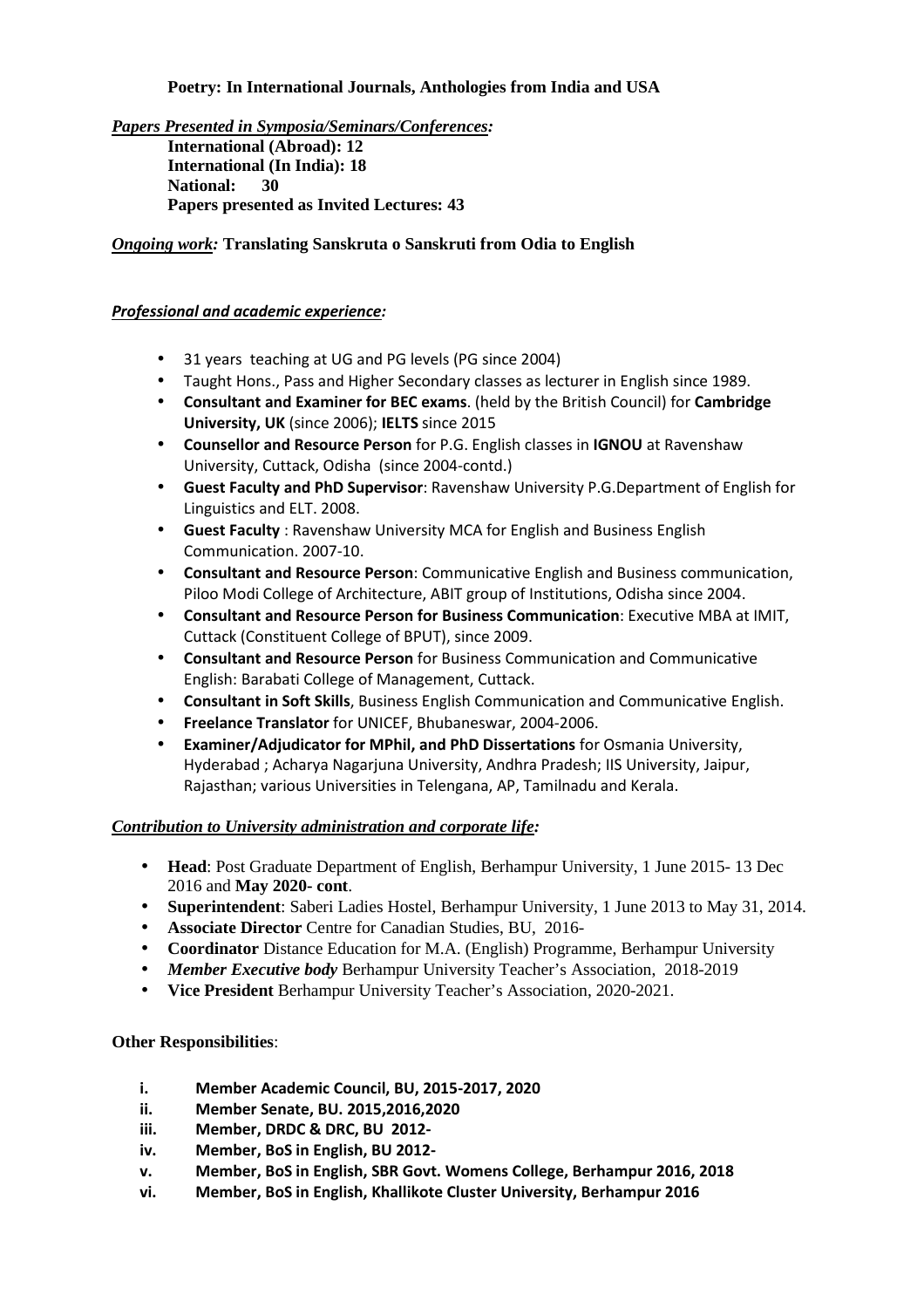- **vii. Member BoS in English, Rayagada Autonomous College Rayagada, Odisha 2015-2016 & 2016-2017 (VC Nominee), 2019**
- **viii. Member BoS in English, SCS Autonomous College Puri, Odisha. 2020**
- **ix. Member Board of Studies GIET Univ, Gunupur**
- **x. Member, Conducting Board of Examiner, BU since 2012-**
- **xi. Member Local Enquiry Committee for BU**
- xii. **Convenor NAAC Times,** A Newsletter Published daily during the NAAC Visit in April 2016
- **xiii. Member of various committees for NAAC 2016**

## *Awards and Honours***:**

- Member**, National Advisory Committee of Online International Conference on Geopoitics in Post-Covid Era: Emerging Dimensions and Dynamics, 11-12 September, 2020. Organized by UGC-HRDC Osmania University in collaboration with HISS, Hyderabad, Telengana State, India.**
- **Awarded the prestigious ASLE, USA, Travel Award 2019** for a project on **"Heterotopia of Crisis: Niyamgiri and the Dongria Kondhs"**
- **Awarded the EFSLE Travel Grant 2019 to travel to University of California to present Paper**
- Wrote the **"Foreword"** in *The Crisis of Imagination* Peter Lang Publication 2018
- Placed in the **'Directory of Scholars', The American Literature Association Princeton University, USA.**
- Placed in the **Select Bibliography of Commonwealth Literature among Distinguished Commonwealth Writers 2012-2014. For first volume of Poetry :** *A Daughter Speaks***. Published by AuthorsPress, 2014. List prepared by Sage Publications, UK, 2014.**
- **Member Scientific Committee in the** *3rd Sidi Bel Abbes Inter/national Conference on* EFL / TEFL and Intercultural Understanding **19-20 November 2014**, **UDL OF SIDI BEL ABBÉS, ALGERIA Faculty of Letters, Languages and Arts, Department of Foreign Languages. Section of English**
- **Member Board of Directors ( DHE Nominee**), Barabati Institute of Management for BCA & MBA 2013
- **Member Advisory Board**. *Journal of Higher Education and Research Society*. A Refereed International. **ISSN 2321-9432**. http://herso.org/editorial-committee/
- **Member International Advisory Board**, *European Academic Research* : International Multidisciplinary Research Journal. **ISSN L 2286-4822**. Online, Peer-reviewed, Refereed. Published from Romania, Europe. Web. http://www.euacademic.org/boardEditors.aspx
- **Member Board of Editors, RJELAL a Refereed Journal of English Language and Literature. ISSN:2321 – 3108**
- **Member Executive Committee Alumni Association, P.G. Department of English, Ravenshaw University.**
- **Felicitated** by BRM League of Institutions, Orissa as **Distinguished Author**.  $2^{nd}$  April, 2010 at BRM Authors Meet, Bhubaneswar.

## *Contribution to Academic Education***:**

- As **Convenor** organized the **Web Lecture Series** 10 August, 2020
- **Designed and Drafted** the **M.A and M.Phil/Pre-PhD Syllabi** [CBCS Pattern] for Berhampur University, 2020
- As **Convenor** organized a **two-day International Conference** on "Environment and Culture in the Anthropocene", during **1-2 December 2019**.
- **Edited the proceedings** of the International Conference on "Environment and Culture in the Anthropocene" 2020.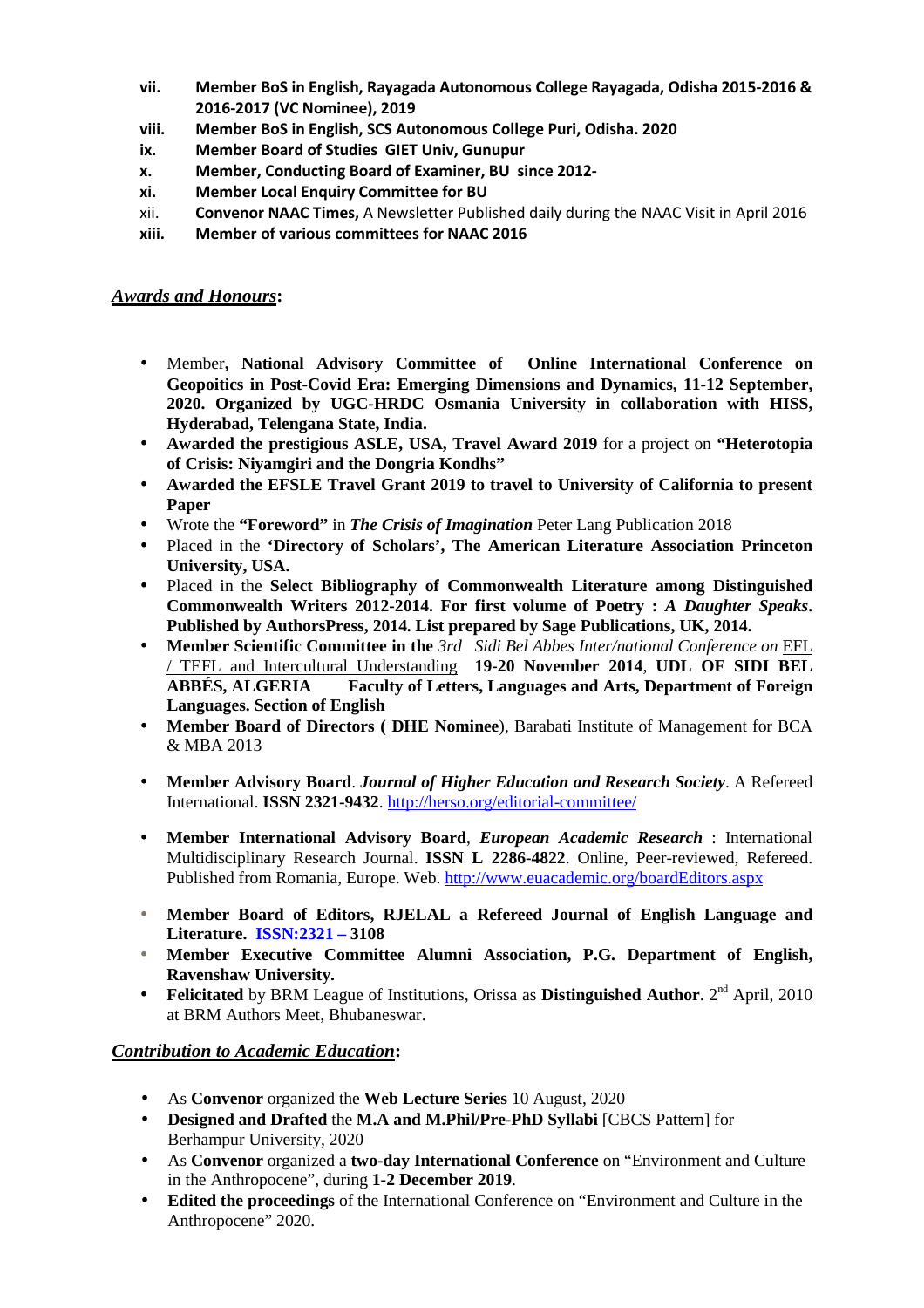- **Organised a Poetry Festival in collaboration with GIEWEC**, a reputed National forum, on 1.12.2019 and **edited an anthology of poetry "***Earth Song*" released during the Festival.
- As **Co-Convenor**, organized **a two-day International Conference** on 'Narrating the Nation: Memory and Desire in Contemporary Literature' during **8-9 Feb. 2019**.
- **Edited** the proceedings of the International Conference on 'Narrating the Nation: Memory and Desire in Contemporary Literature', 8.2.2019.
- As Member Board of Studies**, restructured the MA (English) Part I and Part II Syllabi introducing and Designed Linguistics and ELT in Semesters II and III**. 2013-15 & 2014- 2016
- Designed and **Implemented the teaching of Linguistics as the second Special** (Optional) Paper for MA in BU and taught it.2014
- **Restructured the English Honours Syllabus of Berhampur University** introducing *History of English Language* at the Hons. level. 2013-2015
- Helped design the syllabus for Add-on course on Communicative English for Berhampur University.2013-14
- **Conducted a National Seminar** on American Puritanism **21 July, 2015, as Director**.
- **Established the Nature Reading Club** in the department of English, BU. As Head of the Department in 2015.
- As Head, lead the Department during the NAAC Visit in April 2016
- As **Director, organized a three-day International Conference** on 'Re-Thinking Environment: Literature, Ethics and Praxis' during 28-30 Dec. 2016.
- **Edited the proceedings of the International Conference** on 'Re-Thinking Environment: Literature, Ethics and Praxis', 30.12.2016.
- **Designed 5 Papers for MA English Syllabus of Berhampur University in the CBCS**  Pattern.: Linguistics, ELT, Modern Poetry, Commonwealth Literature and Professional Writing 2015-16
- **Designed the M.Phil/Pre-Ph.D syllabus** of Berhampur University, 2017
- **External Adjudicator for PhD & M Phil Thesis** Osmania University; Solapur University, Maharashtra; Acharya Nagarjuna University, AP; Andhra University,AP, Amaravati University, M.P. among others.
- **Question Setter** for PG, Central University Jammu; for Ph D Course Work IIS University, Rajasthan and IGNTU, Amarkantak, Osmania University among others.

## *Membership in Professional Bodies:*

- Member of **ASLE, USA**
- Life Member **EFSLE, India (Coordinator for Odisha)**
- Member American Language Association **(ALA)**
- Life Member of **Asia-Pacific Writers Association, Australia.**
- Life Member of **SARI, Paris, France**.
- Member of **Tree Sisters, a group dedicated to philosophizing and communicating with Nature.**
- Life member of **IACLALS**
- Life member of **IAAS.**
- Life member of **OUCIP** (Formerly ASRC, Hyderabad).
- Member, **ELTAI**
- Life member **Utkal Sahitya Samaj.**
- Life member **Pandit Nilakantha Smruti Samiti**.
- Vice President **BUTA**

## *Editorial Assignments***:**

**Editor: Literary Oracle**: A Peer Reviewed Journal of Literary Insight. ISSN: 2348 – 4772 **Editor**: *Nilakantha: A Multidisciplinary, bi-lingual Research Journal of Writings on Pandit Nilakantha Das and his Contemporaries.*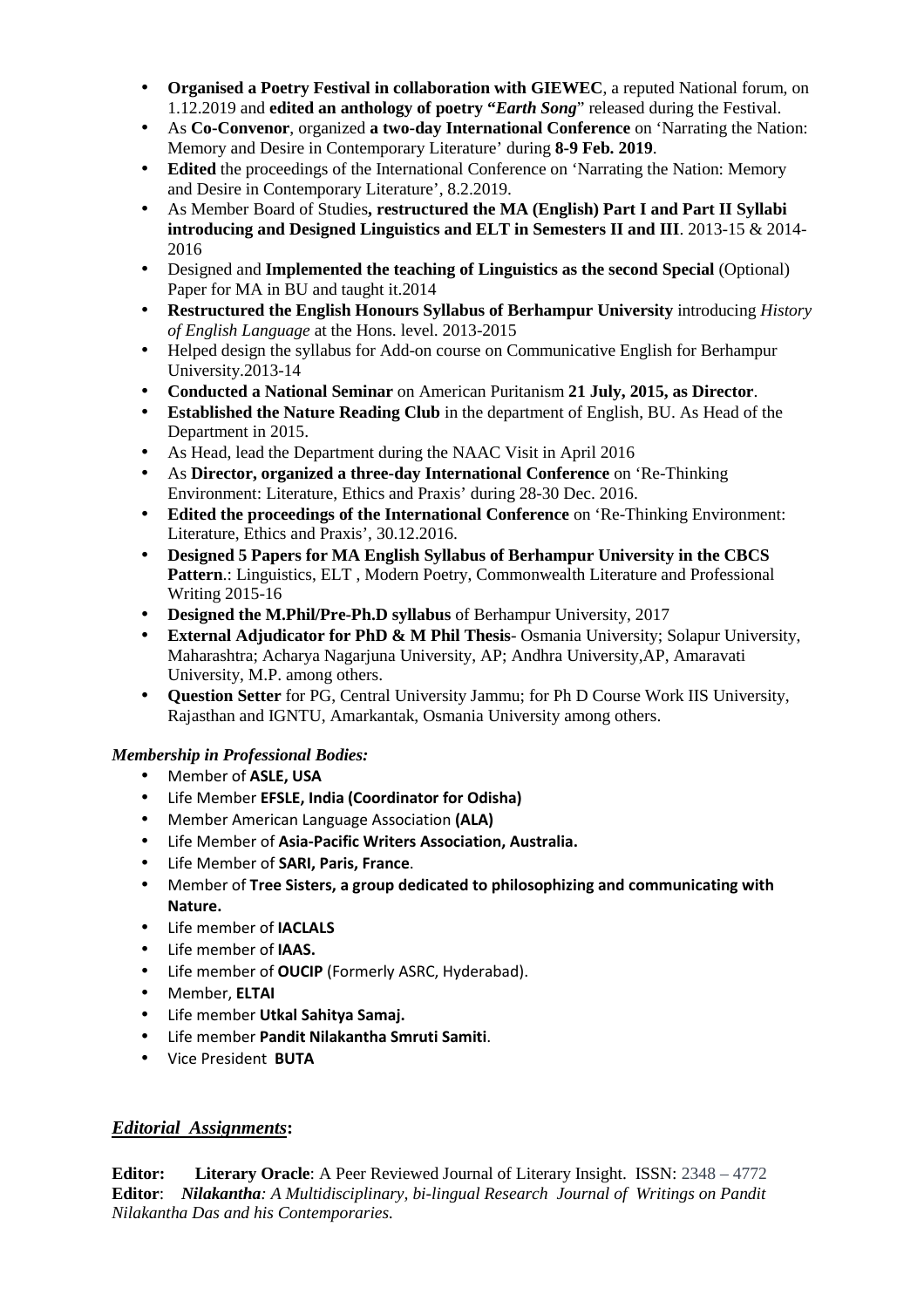## *Foreign Travel:*

- USA -1999 (For Research) Princeton University, & Florida Gulf Coast University, Florida and 2019 University of California.
- Canada- 1999 (For Research) Hamilton University and University of Toronto.
- $UK 2012$ ; University of Portsmouth, England and University of Edinburgh, Scotland
- France -2013 & 2014 University of Cergy-Pontoise, Paris and University Paris 13, 2016
- Ireland- 2014, University College Cork, Cork, Ireland.
- Austria, Germany, Italy, Switzerland, Belgium, Norway, Denmark, Netherland and Hungary and Turkey.
- Greece- 2015, Aristotle University of Thessaloniki, Greece
- Malta- 2015, University of Malta, Valletta, Malta.
- Bucharest, Romania -2016, 2017 : University of Bucharest
- Poland, 2017 (Visiting Lecturer) & Malaysia 2018

## **Research**

## **Designed Course And Developed Content/ Study Material for MHRD-UGC e-PG 2014- 15**

## **E-PG Content for Comparative Literature on Performance**

Section 3 : Indian Poetics of Theatre and Musical Treatises

Module 15: **Bharata's** *Natyashastra*

Module 16: **Rasa Theory** 

#### **A. Books:**

- **1.** *From Margin to the Centre: A Toni Morrison Reader*. Mangalam Publishers, New Delhi, **2009. ISBN: 978-93-80013-00-8**
- **2.** *Contemporary Communicative English*. S. Chand Publications, New Delhi,2009.Rpt.2010, 2013. **Revised Edition- 2014**. **ISBN: 978-81-219-3169-4**

 $\int$  Included in Syllabus in BA, B.Com, MA courses in Berhampur University & in The New Unified Syllabus for B.Com Course in Odisha]

- **3.** *A Daughter Speaks : A Collection of Poems***.** AuthorsPress , New Delhi, **2013. ISBN: 978- 81-7273-801-3**
- **4.** *Lidless Eyes* **(Collection of Poems) Partridge India (A Penguin Random House Publication), 2015. ISBN: 978-1-4828-4856-4**
- **5.** *Language Learning Skills: Teachers' Perception***.** AuthorsPress , New Delhi, 2016. **ISBN: 978-93-5207-070-1**
- **6.** *The Widening Gyre: An Anthology of Poetry, Prose and One-Act Plays.* **Eds. R N Panda and Shruti Das. Oxford University Press: Delhi, 2016. ISBN-13: 978-0-19-947261-1**
- **7.** *Rethinking Environment: Literature, Ethics, Praxis***. Ed. Shruti Das. AuthorsPress, Delhi, 2017. ISBN: 978-93-5207-466-2**
- **8.** *Form and Finesse: Business Communication and Soft Skills***. Orient Blackswan 2017. ISBN: 978-81-8390-146-8**
- **9.** *Performing the Nation: Memory and Desire in Contemporary Literature***. Ed. Shruti Das, B.Tripathy and D. Routray. Pakshighar Publication, 2019. ISBN: 978-81-932167-3-5**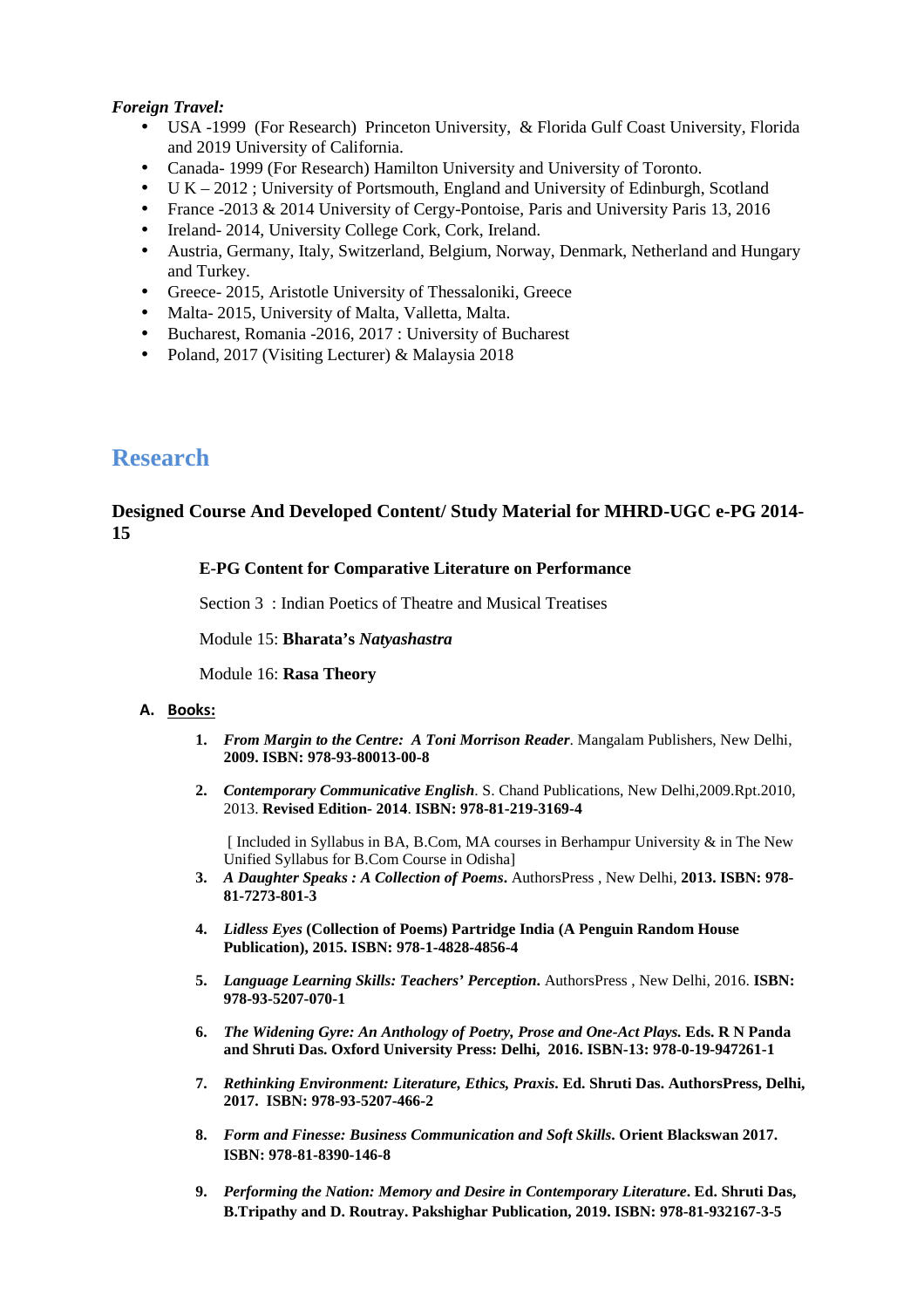- **10.** *Earth Song: An Anthology of Poems* **Ed. Shruti Das. AuthorsPress, Delhi, 2020. ISBN: 978-93-89615-46-3**
- **11.** *Environment and Culture in the Anthropocene.* **Ed. Shruti Das. AuthorsPress, Delhi, 2020. ISBN: 978-93-89615-46-3**

#### **B. Articles in Journals (Peer Reviewed):**

- **1.** "Indigenous People of Niyamgiri and Foucault's Heterotopia" Drishti: The Sight. **Vol.9.1. July 2020.** Pp.86-91 **ISSN: 2319-8281 [UGC Care List. Sl.No.42.]**
- **2.** "Trauma and Transgender Space in Arundhati Roy's The Ministry of Utmost Happiness" **University of Bucharest Review: Literary and Cultural Studies Series**. **Volume 9.2 2019** pp. 44-53 **ISSN: 2069-8658. [Scopus]**
- **3.** "Creation Myth in the Tribal Literature of Odisha" **Odisha Review. Nov. 2019.** Pp.66-70. **ISSN 0970-8669**
- **4.** "Toni Morrison: An Obituary…" **Writers Editors Critics (WEC)9.2 Sept. 2019**. Pp. 12-15. **ISSN: 2231-198X**
- **5.** "Subalternizing Nature towards Ecological Crisis in the Andamans: Reading Pankaj Sekhsaria's *The Last Wave: An Island Novel*." **International Journal on Multicultural Literature (IJML) Volume 9. 1 (July 2019)** Pp. 13-22. **ISSN: 2231-6248**
- **6.** "Politics Of Narration:Mythical Discourse In Kire's Son Of The Thundercloud." **University of Bucharest Review: Literary and Cultural Studies Series**. Volume 8.1, 2018. Pp. 16-24. **ISSN: 2069-8658. [Scopus]**
- **7.** "Politics of Nationhood and Linguistic Human Rights." **Periodic Research. Volume 6 Issue 3, February 2018. Pp. 88-91. ISSN: 2231-0045 E-ISSN: 2349-9435**
- **8.** "Political Representation in Ishiguro's *an Artist of the Floating World and* the *Remains of the*  Day." [With Deepshikha Routray] **Asian Resonance: A Peer-reviewed Multi-Disciplinary International Research Journal.** Volume VII, Issue:2, April 2018**. Pp.117-121 P ISSN No. 0976- 8602, E ISSN: 2349-9443**
- **9.** "Ecopolitics in the Dasavatara in Jayadeva's 'Gitagovindam'" **Muse India: The Literary e-Journal. Volume 80 (July-August 2018) ISSN: 0975-1815**  Ecopolitics%20in%20Gitagovindam.html?arttype=feature&issid=80&menuid=7889
- **10.** "Dalit Aesthetics: Situating Sharankumar Limbale's Poetics" **Studia Anglia Resoviensia: International English Studies Journal. Volume 14, 2017.** Pp. 16-28. **ISSN** 1641-7666 (print) **ISSN** 1898-8709 (on-line) **DOI** 10.15584/sar
- **11.** "Need of Communicative Language Teaching and its Needs." [with Rutuparna Sahu] **IJELLH Volume IV, Issue XI, Nov 2016 – ISSN 2321-7065 pgs.527-536. http://ijellh.com/wpcontent/uploads/2016/01/1.-Dr-Shruti-Das-paper-final-.pdf SJIF 2016= 5.7**
- **12.** "Human Rights and the Knowing Subaltern: The God of Small Things- A Case Study". **IJELLH Volume IV, Issue I, Jan 2016 – ISSN 2321-7065 pgs.1-10. http://ijellh.com/wpcontent/uploads/2016/01/1.-Dr-Shruti-Das-paper-final-.pdf SJIF 2014 = 4.287**
- **13.** "Life in Colonial India: Reading through Fakir Mohan Senapati's Six Acres and a Third (Chha Mana Athaguntha)" **Orissa Review** LXXII No.6. Jan 2016. 18-23. **ISSN 0970-8669**
- **14.** "Concepts of Dialogism: A Study of Hermann Hesse's Siddhartha in the Light of Mikhail Bakhtin's Philosophy." [With Deepshikha Routray] **Literary Oracle. Vol 2.1&2, 2015. Pgs. 36- 46 ISSN: 2348-4772**
- **15.** "Chitra Devekaruni's Sister of my Heart and the Feminist Project of Sisterhood" **IJELLH Volume III, Issue IX, November 2015 – ISSN 2321-7065 pgs.360-367 [With** Samita Mishra**]. http://ijellh.com/chitra-banerjee-divakarunis-sister-heart-and-the-feminist-projectsisterhood/ SJIF 2014 = 4.287**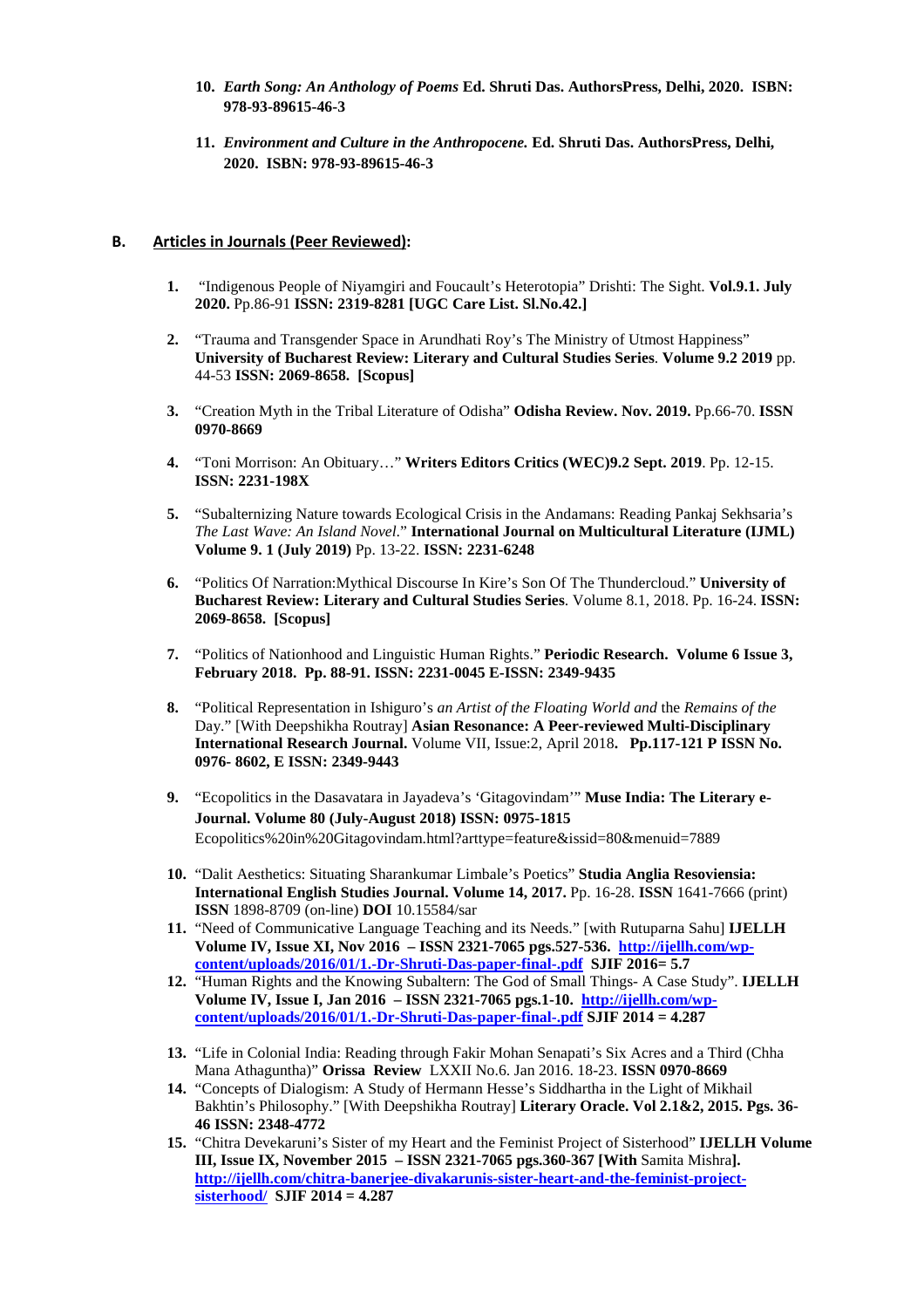- **16.** "*Rasa*: A Theoretical Overview". **WEC (An International Bi-annual Refereed Journal of English Language and Literature)** Vol 5.2 ( Sept 2015). pgs. 40-45**. ISSN 2231-198X**. Indexed. **Print**. And in **Asian Resonance 2017 "Rasa: Indian Aesthetic Theory Revisited" 6.2, April 2017.** Pp. 55-58. **P ISSN No. 0976- 8602, E ISSN: 2349-9443**
- **17.** "Ancient Indian Dramaturgy: A Historical Overview of Bharata's *Natyasastra*" **Research Scholar : An International Refereed e-journal of Literary Exploration.** Vol. 3.3. August 2015. Pgs-133-140. **ISSN 2320-6101. Web.**
- **18.** " The Self-effacing Woman: A Study of Kate Keller in Arthur Miller's All My Son's" **International Journal of English Language, Literature and Humanities. Volume III, Issue VI,** August 2015 **– ISSN 2321-7065 pgs.63-70 [With** Samita Mishra**]. http://ijellh.com/the-selfeffacing-woman-study-kate-keller-arthur-millers-all-sons/ SJIF 2014 = 4.287**
- **19.** "Lifestyle Migration and a Burst Utopia in Jhumpa Lahiri's *The Lowland*". **European Academic Research,** Vol.Iii, Issue 4/ July 2015. **ISSN 2286-4822**, **ISSN-L 2286-4822 IMPACT FACTOR: 3.4546 (UIF) , DRJI VALUE: 5.9 (B+). pgs. 39896-40000**
- **20.** " Language as a Badge of Nationalism" **ICFAI Journal of English Studies**. March 2015. Print. **ISSN:0973-3728**
- **21.** "Draupadi A Changing Cultural Image" **Labyrinth : An International Journal of Postmodern Studies.** Jan 2015. **ISSN : 0976-0814**.& in **Orissa Review** LXXI No. 9. April 2015. 66-72. **ISSN 0970-8669**
- **22.** "Mo Kahani The Memoir of Kunja Bihari Dash: A Portrait Gallery of Premodern Rural Odisha" **Orissa Review** LXXI No. 5. Dec 2014. 10-16. **ISSN 0970-8669**
- **23.** "Ireland and W.B. Yeats an Ecofemenistic Connection" **Research Journal of English Language and Literature**. Vol. 2.4 , 2014. 117-123. **ISSN:2395-2636(P):2321 – 3108(E) Impact Factor: 1.107 (2014)**
- **24.** "Indian Philosophical Thoughts and the Shaping of W. B. Yeats" **Research Scholar : An International Refereed e-journal of Literary Exploration.** Vol. 2.3. August 2014. Pgs-333-338. **ISSN 2320-6101. Web.** www.researchscholar.co.in http://www.researchscholar.co.in/downloads/49-dr.-shruti-das.pdf (with Tanuja K Nayak). **Impact Factor: 0.998 (IIFS)**
- **25.** "Self as Extended Metaphor: The God of Small Things". **GJELL**. Vol 2.2, April 2014.Pp.14-23. **ISSN 2320-4397** Website: https://sites.google.com/site/globaljournalofell/
- **26.** "Problematics of Bonding in Toni Morrison's *Paradise*". **Research Journal of English Language and Literature**. Vol. 2.2 , 2014. **ISSN:2395-2636(P):2321 – 3108(E) Impact Factor: 1.107 (2014)**
- **27.** "Acqusition for Effective Speaking Skill for the Second Language Learners of English: Issues and Challenges". With Bishnu P. Mohapatra. **The Criterion: An International Journal in English**. Vol 5. 3 , June 2014. Pp.80-85. **ISSN :0976-8165. Indexed.**
- **28.** " Politics of Feminist Narrative in *Nandika Kesari*". **Re-Markings**. Vol 13.2 March 2014. Print**. ISSN 0972-611X**

& in **Muse India** Issue 46 : Nov-Dec 2012. **ISSN 0975-1815**. Web.

- **29.** "Toni Morrison's Paradise and the question of Feminine Cohesion." **Reflections: A Journal of English Studies.** Vol 8.1 March 2014. Print.
- **30.** " Dialectics of Perception: Europe as a Sub-text in Arundhati Roy's *The God of Small Things*" . **ICFAI Journal of English Studies**. 8.4 December, 2013. Print. **ISSN:0973-3728 . Scopus Indexed**
- **31.** "Against Odds: Identity and Survival South Asian Literature in English." **European Academic Research,** Vol. I, Issue 7/ October 2013 **ISSN 2286-4822**, **ISSN-L 2286-4822 Impact Factor: 3.4546 (UIF) , DRJI VALUE: 5.9 (B+). pgs. 1570 – 1585. www.euacademic.org**
- **32.** "Multi-Faith Curriculum for Secular Education: Restructuring the National Curriculum Framework 2005." **Asian Resonance: A Peer-reviewed Multi-Disciplinary International Research Journal.** Volume II, Issue 3, July 2013**.** Pgs 160-165**. ISSN No. 0976- 8602. Print. Impact Factor- 3.676**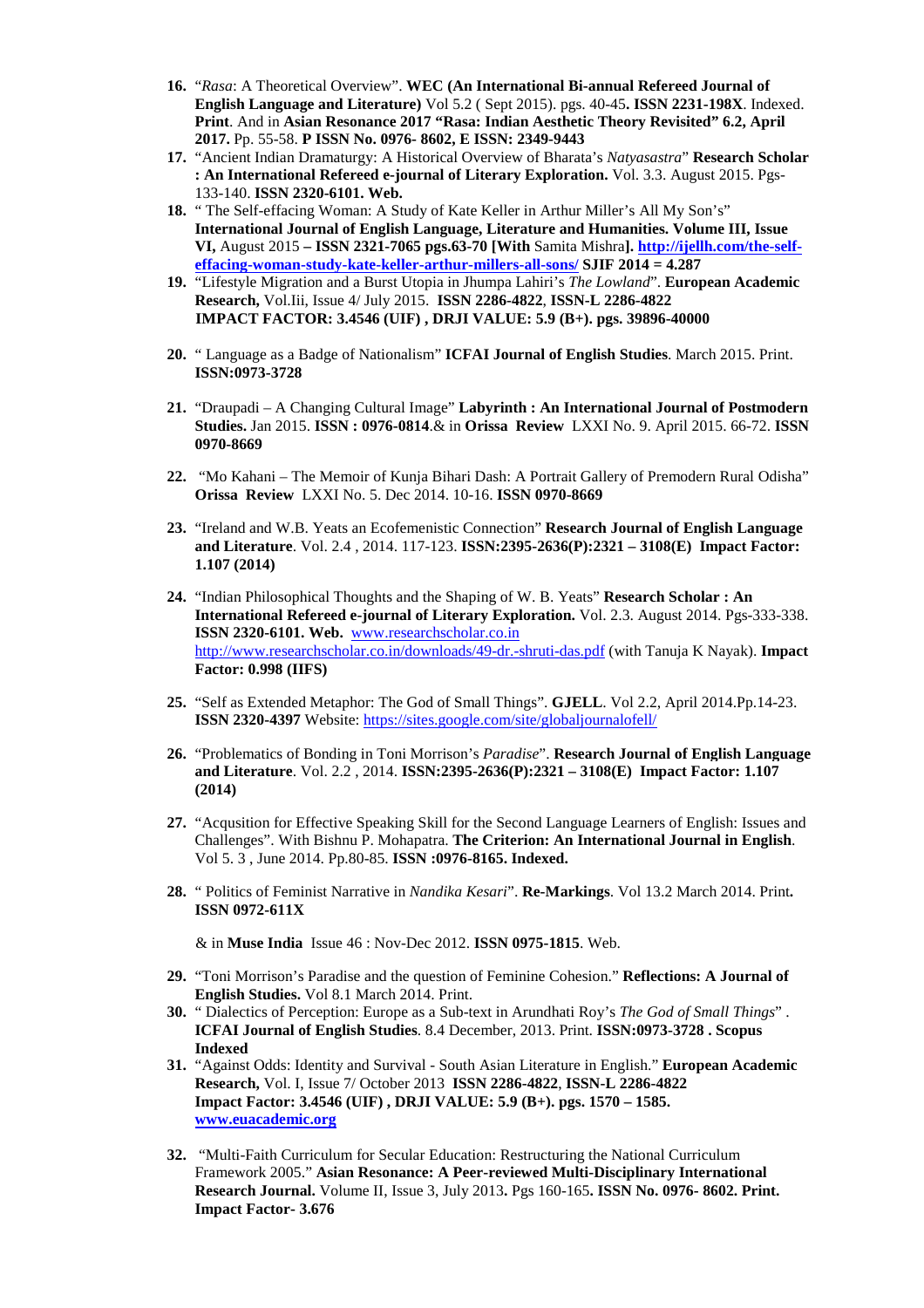- **33.** 'Subversive Politics of Racism in Toni Morrison's *The Bluest Eye.'* **Research Scholar : An International Refereed e-journal of Literary Exploration.** Vol. 1.3. August 2013. **ISSN 2320- 6101. Impact Factor: 0.998 (IIFS) Web.** www.researchscholar.co.in
- **34.** 'Critique of Anglophilic Nostalgia in Arundhati Roy's *The God of Small Things*.' **Contemporary Discourse**. Vol 4.2, July 2013. **ISSN 0976-3686**.
- **35.** 'Sweeping away footprints: Untouchables then and now'- Looking Through Arundhati Roy's *The God of Small Things.*' **Global Journal of English Language and Literature**. April 2013. Volume 1. Issue 2. Pp. 108-117. **ISSN 2320-4397** Website: https://sites.google.com/site/globaljournalofell/
- **36.** Toni Morrison Challenges Marginality. **Labyrinth : An International Journal of Postmodern Studies.** April 2013. . **ISSN :0976-0814.** Print.
- **37.** Past Significance and Present Meaning in Fakir Mohan Senapati's Rebati. **Orissa Review**. Vol. LXIX no.6. Jan 2013. **ISSN 0970-8669**
- **38. "** A secondary World for Children in Pandit Nilakantha Das's Konarke". **Creative Writing and Criticism**. 9.2, April 2012.pp. 112-118. **ISSN 0975-2390**
- **39.** " Claiming Identity: The Female Voice in the Poetry of Nandini Sahu". **IJLL**, July- Dec 2012. **ISSN 2278-9170**
- **40.** "Toni Morrison's '*Sula*' ". **Ravenshaw Journal of English Studies.** Vol 8.2, 1998. Print.

#### **C. Book Chapters:**

- **41.** "Feminism as Pop Fantasy" **Feminism and Recent Fiction in English**. ed. Sushila Singh. Prestige Publications, New Delhi, 1990. **ISBN: 81-85218-22-6**
- **42.** "Productive Imagination in Toni Morrison's Paradise". **Twentieth Century Women Writers**. Ed. Monica Gupta. Atlantic Publishers, New Delhi, 2000. **ISBN: 978-81-7156-959-5**
- **43.** "A Critique of Toni Morrison's Feminism". **Feminist English Literature**. Ed. M.K. Bhatnagar. Atlantic Publishers, New Delhi, 2003. **ISBN 978-81-7156-824-6**
- **44. "**Un Programme Scolaire Multireligieux Pour Une Seculariste: La Restructuration Du National Curriculum Framework Indien En 2005" in **Education Et Secularisme : Perspectives Africaines et Asiatiques** Edited . Evelyn Harquart-Turner and Ludmila Volna. Paris: L'Harmattan, 2013. P. 49-68. **ISBN 978-2-343-01916-1**
- **45.** " Draupati Respond Au Mahabharata Dans Yajnaseni De Pratibha Ray" in **A Rebours: Une Autre Mondialisation, Luttes et Identities** Edited Karima Zerouali. Paris: L'Harmattan, 2014. pgs 221- 224. **ISBN 978-2-343-03908-4**
- **46.** '" Let the Centre Look for Me" : Toni Morrison Negotiates the Margins'. **Negotiating Margins: African American and Dalit Writings.** Ed. A. Karunakar. Prestige Books International, New Delhi and Sydney, 2014. **ISBN- 978-9382-186458**
- **47.** "Intertexual Study of Limbale's Aesthetics" **Subaltern Speaks: Selected Essays on Sharankumar Limale** Ed. Jayadeep Sarangi. Cyberwit.net Publications : Allahabad, 2015. **ISBN:978-81-8253-572-5**
- **48.** "Narrative Humour in Fakir Mohan Senapati's Six Acres and a Third" **Negotiating the Nation: Colonial Post-Colonial and Transnational Fictions.** Eds.Madhusmita Pati, Sambit Panigrahi and Subhra Prakash Das. Abhishek Prakashan: Delhi, 2015.61-67. **ISBN: 978-81-8390-146-8**
- **49.** "Diversity, Language, Currents and Counter Currents in Myanmar" **Literatures of South Asia**.Eds. Huma Javed Subzposh et al.ABS Books: Delhi, 2016. 116-127. **ISBN: 978-81-932415- 09**
- **50.** "From Eco-sensibility to Ecofeminism." **Rethinking Environment: Literature, Ethics, Praxis**  Ed. Shruti Das. AuthorsPress: New Delhi, 2017 Pgs.49-59 **ISBN: 978-93-5207-466-2**
- **51. "Foreword"** in *The Crisis of Imagination* Peter Lang Publication, 2018.
- **52.** "Animals, Environmental Justice and Coetzee's Elizabeth Costello" with Tanuja K. Nayak. *Re-Imagining the Limits of the Humans.* **Peter Lang Publications, 2019. Pp.** 41-54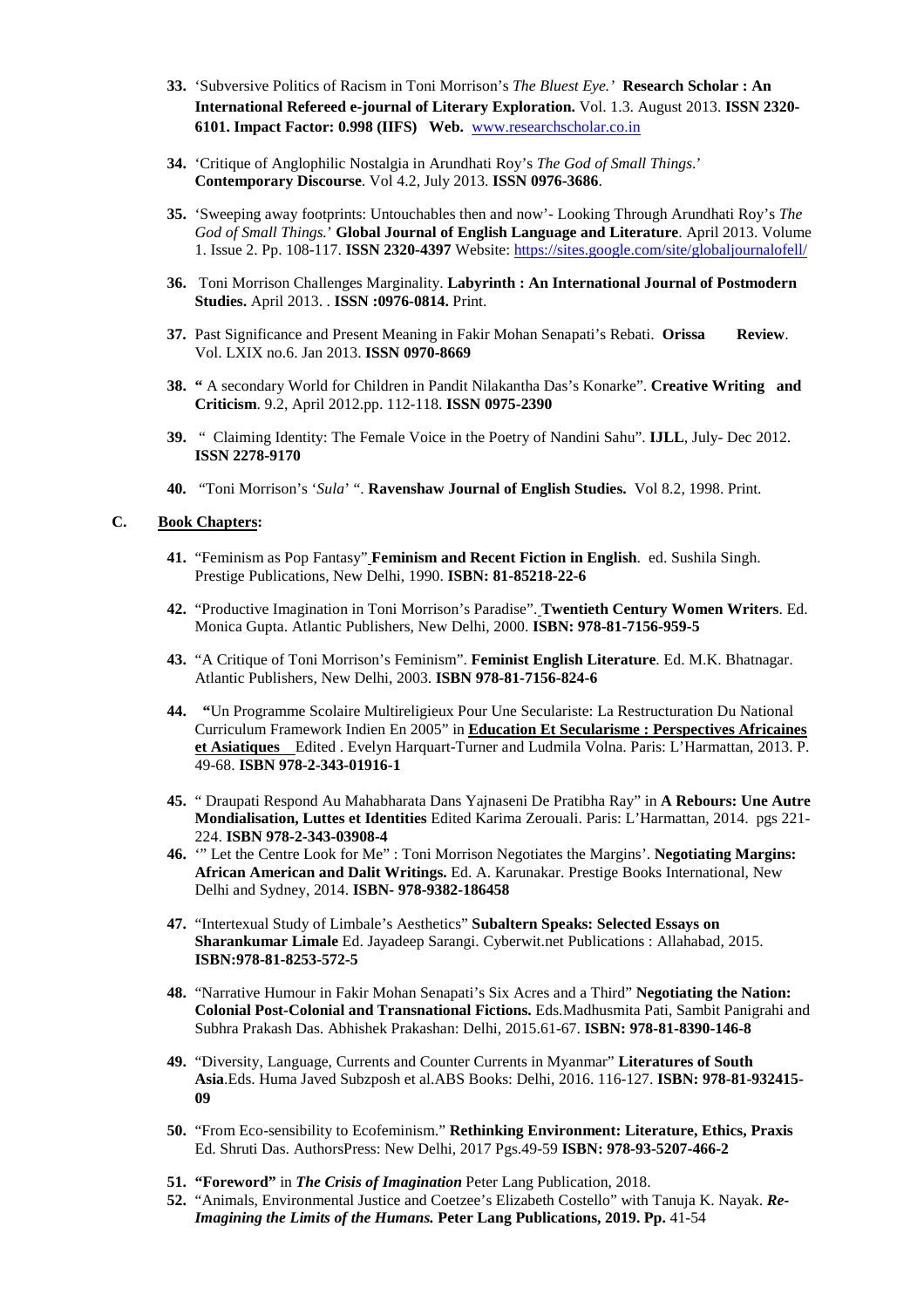**53.** *"*Language Ecology in the Mythic Narrative of Eaterine Kire's *Son of the Thundercloud*" *Global Perspectives on Eco-Aesthetics and Eco-Ethics: A Green Critique*. **Lexington Books, USA, 2019.** Pp. 137-142**. ISBN: 9781498598224**

#### **D. Conference Proceedings:**

- **54.** "Dialectics of Perception: Europe, a Subtext in Arundhati Roy's *The God of small Things*." **Proceedings of International Symposium** on **Imaginary Europes**. **University of Portsmouth,**  UK.  $13<sup>th</sup>$  September, 2012.
- **55.** '"Let the Center look for me": Toni Morrison Negotiates Margins'. **Proceedings** of **International Seminar** on **Negotiating Margins: African American and Dalit Writings**. 17-19 Dec. 2012. Osmania University Center for International Programmes, Hyderabad.
- **56.** " Arundhati Roy's *The God of Small Things* An Autobiograhical Fiction" **Conference Proceedings** of **National Conference** On **Writing the Self: Autobiography as a Cultural and Historical Discourse**. 17-18 Jan. 2014. Department of English Ravenshaw University, Odisha.
- **57.** "Narrating Nation: Ecofeminist Evaluation of Yeats" **Conference Proceedings** of **International Conference on Performing the Nation: Memory and Desire in Contemporary Literature**. 8-9 Feb, 2019. Post Graduate Department of English, Berhampur University, Berhampur, Odisha. Pp. 235-248.

## **Seminars/ Conferences/Courses attended and Presentations:**

#### **National Conferences:**

- **1. National Seminar** on **Image of the Native Land in Irish Literature**. Researchers Association Orissa. Paper presented: "*Uncovering the Ecofeminist Yeats*". 30 Aug.2009.
- **2. National Conference**. Indian association for Commonwealth Literature and Language Studies. Paper presented: "*Idyllic Transformation of Text in Bollywood: Five point someone Vs 3 Idiots*." Utkal University,4-6 Jan. 2010.
- **3. Seminar** on **Travel Literature and the Novel**. By USIEF at Ravenshaw Univ. Cuttack. 26<sup>th</sup> Feb.2011.
- **4. National Seminar** on Odishan Elements in Indian English Poetry.SSJ Mohavidyalaya,Rajnagar, Kendrapara, Odisha. Paper presented: *"Nandini Sahu a Contemporary Voice in Indian English Poetry".*8- 9 Feb, 2012.
- **5. National Seminar** on 'Feminist Narratives in the Public Domain'. Paper presented *"Politics of Feminist Narrative in Nandika Kesari"*. Utkal Univ., Bhubaneswar. 30-31 March,2012.
- **6. National Conference** on 'Green Studies'. Ravenshaw University,Odisha. Paper: "W.B.Yeats : A Reflection of Ecofeminist Consciousness". 13-14 Jan, 2013.
- **7. UGC National Seminar** on ' Postmodernism in Literature'. Berhampur University. Paper: "Re-memory in Toni Morrison's *A Mercy*". 30-31 Jan, 2013.(**chair**)
- **8. National Conference** on **Writing the Self: Autobiography as a Cultural and Historical Discourse**. " Arundhati Roy's *The God of Small Things* – An Autobiograhical Fiction". 17-18 Jan. 2014 Ravenshaw University,Odisha.
- **9. UGC National Conference** on 'Empowerment of Women Through Indo-Anglian Literature' JN College, Kuanpal, Odisha. Nov 7-8. 2014. **Resource Person**
- **10. National Symposium** on **Birth Centenary Seminar on Kunjabihari Dash** By Kendra Sahitya Akademi . Paper : "The Life of Kunjabihari Dash" 15 Nov. 2014.
- **11.** *Difficulties in Teaching Spoken English to the Undergraduates in South Odisha.*Teaching Functional English to the Indian Undergraduates: Challenges and Opportunities. 27-28 Dec. 2014. Department of English, Indira Gandhi Women's College, Cuttack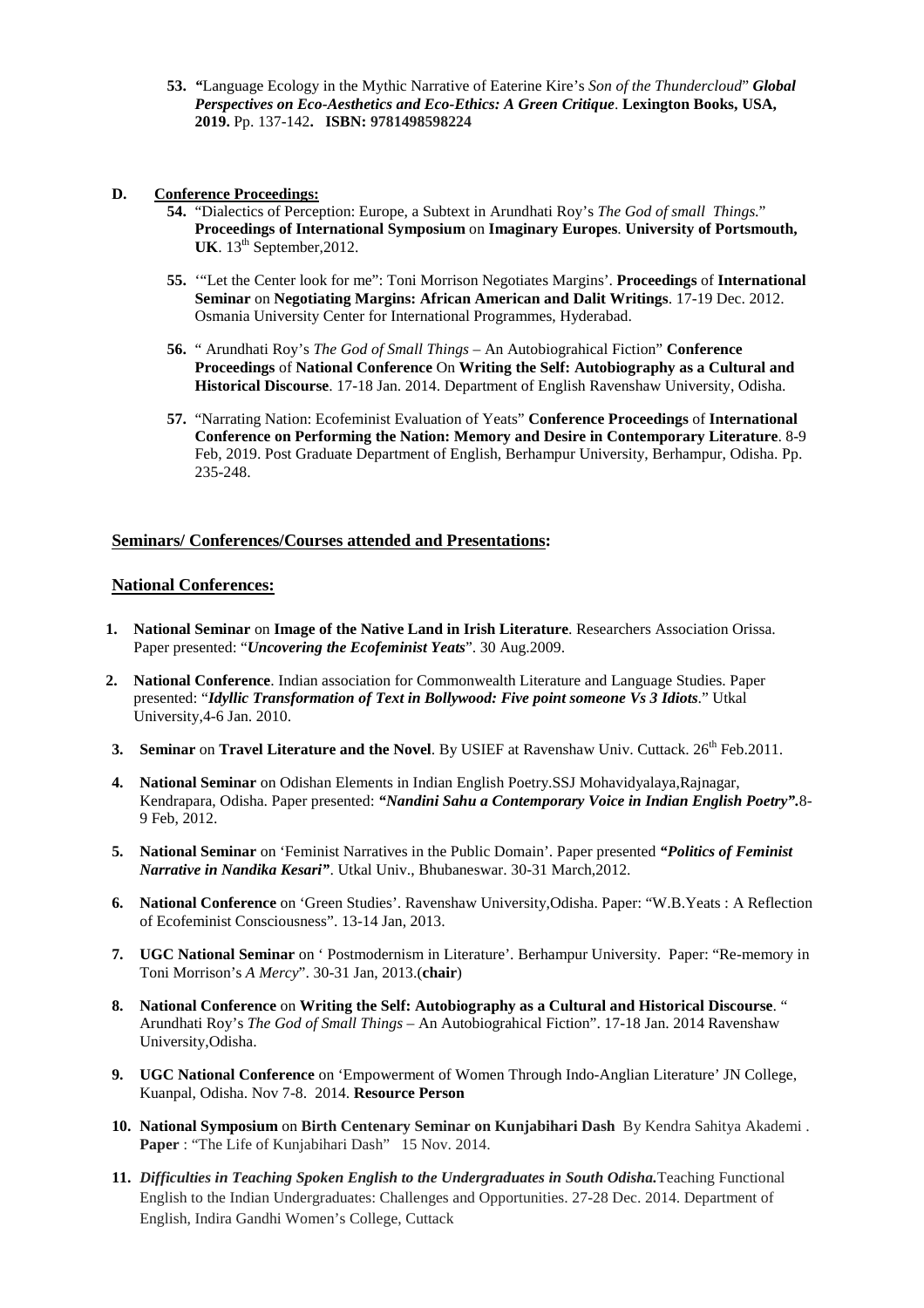- **12. UGC Sponsored National Seminar** on "Feminist Study: Text, Context and Practices". Department of English, Vivekanand Arts, Sardar Dalipsingh Science and Commerce College, Aurangabad, Maharashtra.20-21 Feb 2015. **Resource Person**.
- **13. Seminar on "American Puritanism" PG Department of English, Berhampur University. 20.7.2015**
- **14. UGC Sponsored National Seminar Department of History, Berhampur University 2015**
- **15. National Conference on '**Eco-Criticism and Beyond' Organized by GIEWEC and CMS college, **Kottayam, Kerala 15-16 December 2015**
- **16.** *Women Empowerment through Literature :Indian English Fictionand 'The God of Small Things'- Case Studies.* Feminist Study: Text, Context and Practices. 20-21 Feb. 2015. Department of English, Vivekanand Arts, SardarDalipsingh Science and CommerceCollege, Aurangabad, Maharashtra
- **17.** *Key-Note : Ecofeminist Interventions: Theory and Praxis 7 Feb 2016.* Ecofeminist Interventions: Theory and Praxis 6- 7 Feb 2016. Department of English, BJB Autonomous College, Bhubaneswar, Odisha
- **18.** *Resource Person: Rights in the Wilderness* **10.02.17***.*UGC National Level Seminar on Gender Equality Women Empowerment in 21<sup>st</sup> Century India: Issues, Challenges and Strategies 10-11 Feb 2017. Shreegopal Banerjee College, Mogra, Hooghly, West Bengal
- **19.** *Environmentalism and Literature.* Environmentalism and Literature. 21 March 2017.Vidyasagar University, West Bengal
- **20.** *Soft Skills and Emerging Trends in English Language and Literature Studies (Keynote II).*National Seminar on New World Order and the Future of Literature. 24/7/2017. BJB Autonomous College, Bhubaneswar
- **21.** *Linguistic Human Rights: Politics of Identity and Nationhood.* UGC Sponsored National Seminar on Linguistic Human Rights 20 Nov 2017. Department of Linguistics, Berhampur University, Odisha
- **22.** *Plenary: Son of the Thundercloud: A Study in Ecological Discourse.* National Seminar on Ethno-Eco-Mytho Facets of North-East Indian Writing in English 8-9 Feb 2018. Central University of Tamil Nadu, Thiruvarur, Tamil Nadu. **Chaired a Plenary Session.**
- **23. Plenary: Nature as Subaltern.** National Level Seminar on Subaltern Voices in Indian Writings in English, 7-8 April 2018. Department of English, Gopalpur College, Gopalpur-on-Sea, Odisha
- **24. Plenary: Creative Writing**. One Day Symposium on Multiple Perspectives on English Language, Literatures and Theories. 28 Dec. 2019. Osmania University Centre for International Programmes, Hyderabad.

## **International Conferences:**

- **25. International Seminar** on Children's Literature. Ravenshaw University, Cuttack. Paper presented: *" Rereading Pandit Nilakantha Das's Konarke as childrens' literature."* 9-10 Jan,2012.
- **26. International Conference**. IACLALS. Paper presented: *"Past significance and present meaning in Fakir Mohan Senapati's Rebati"*.Central Univ. Jharkhand, Ranchi 2-4 Feb, 2012.
- **27. International Lecture Programme** on "World Literature" and "Postcolonialism". Berhampur University. 11 Nov, 2012.
- **28. International Conference** on 'Negotiating Margins :African –American and Dalit Literature'. OUCIP, Osmania University,Hyderabad. Plenary Lecture: "Let the Centre Look for me: Toni Morrison Negotiates Margins".17-19 Dec, 2012.Chaired 18 Dec.( **Chair and Plenary Speaker**)
- **29. International Conference** on 'Dalit Literature'. IGNOU, New Delhi. Paper: "Sweeping Away Footprints: Arundhati Roy's The God of Small Things". 20-22 Feb. 2013.( **Plenary Speaker**)
- **30. International Seminar** on *South Asian Literature and Culture*. 6-7 Sept. 2013, Higher Education and Research Society, Mumbai. **Resource Person in Plenary Session.**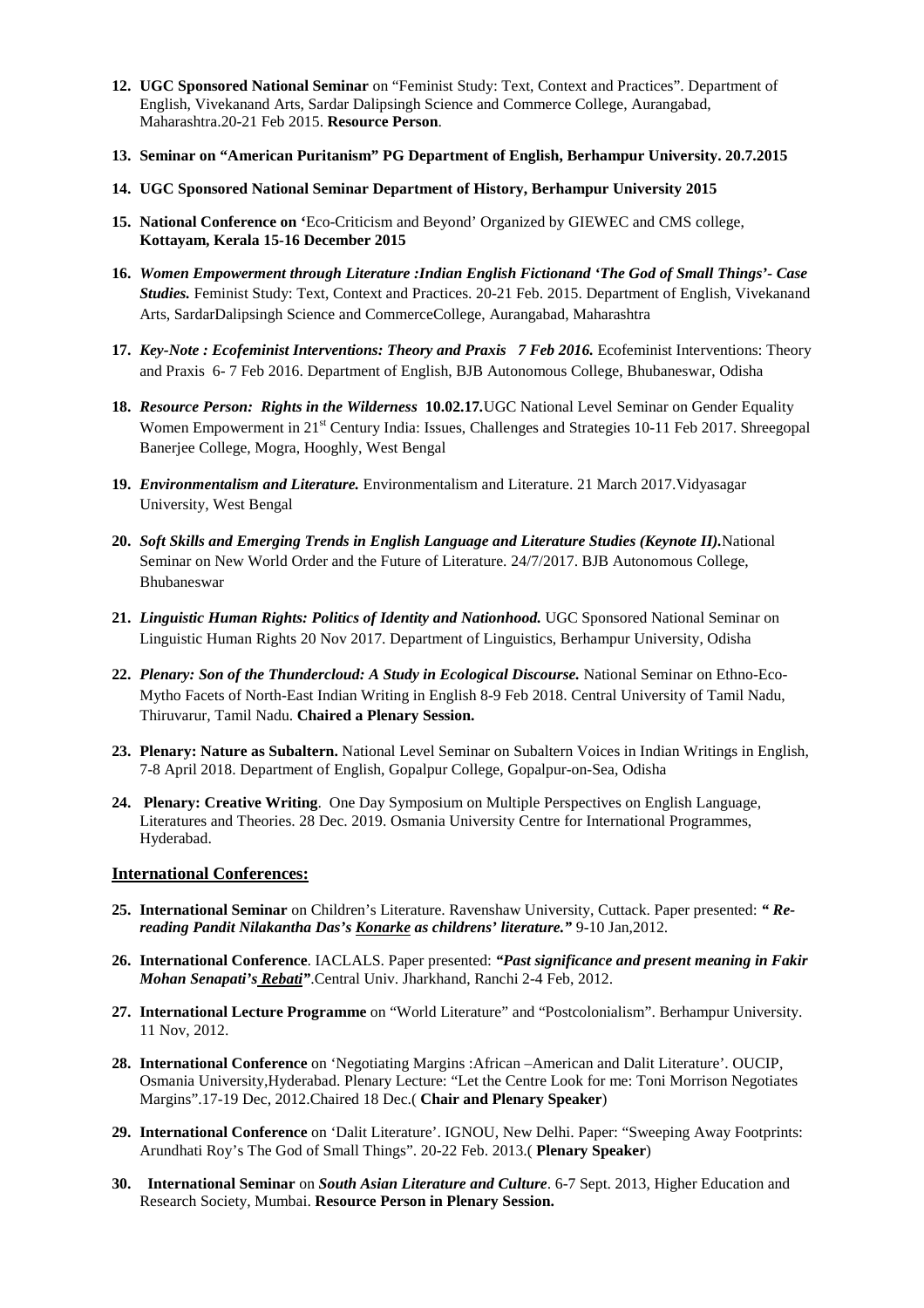- **31. International Conference** on "Which Way the Human Rights:? Treatment of Children, Women and Old People in Indian English and American Literatures" Dec 17-19. 2014. **Plenary Speaker and Chair**
- **32. International Conference** on '"Writing India: Colonial, Postcolonial and Transnational Fiction" Ravenshaw University, Odisha. . **Paper:** "Life in Colonial India: Reading through Fakir Mohan Senapati's *Six Acres and a Third"* Jan 16-17.2015. **Chaired a Session**
- **33.** *Nature Speaks: Eco-Psychological Elements in AminattaForna'sAncestor Stones* Re-Thinking Environment: Literature, Ethics, Praxis. 28-30 Dec 2016. Berhampur University, Odisha
- **34.** *Ruptured history and the Politics of Language in Myanmar* De-Centering English Studies: Studying literature in the Global South. 19-21 Jan. 2017. Utkal University, Bhubaneswar
- **35.** *Representation of Odia Cultural Heritage in the Memoir of KunjaBehari Dash* Indian Cultural Heritage: Past, Present and Future. 18-20 March 2017. Utkal University and Institute of Media Studies, Bhubaneswar
- **36. The Politics of Re-reading: Ecocritical Overview of Jayadeva's 'Gitgovindam'** International Conference on Politics and Letters: The Function of Criticism at the Present Time. Department of English, Utkal University, Bhubaneswar. 23-25 Jan 2018
- **37.** . **Translating children's Poetry: Intricacies and Challenges.** Translation across Borders: Genres and Geographies. II Annual International Conference of Caesurae Collective Society. Department of English, Maulana Azad National Urdu University, Hyderabad. 9-11 October 2018.
- **38. Engaging with Environment: Myth, Storyteling, Sustainability**. International Conference on Engaging Canada and India: Challenges of Sustainable Development Goals. Shastri Indo-Canadian Institute, Delhi. 8- 9 June 2018.
- **39. Culture and Sustainable Model**. International Conference on Ecology and Culture. 15-17 December 2018. Department of English and FSLE-India, Amrita Vishwa Vidyapeetham,Amritapuri, Kerala. **Chaired Sessions**
- **40.** International Conference on Voices Unheard: Indigenous and Tribal Literature in English and English Translation. 22-24 March, 2019. Paper: **Precarity of Existence: Indigenous People in the Andaman Islands, A Reading of Pankaj Sekhsaria's The Last Wave**. OUCIP Osmania University, Hyderabad, Telengana State.
- **41. Narrating Nation: Ecofeminist Evaluation of Yeats**. International Conference on Performing the Nation: Memory and Desire in Contemporary Literature. 8-9 Feb, 2019. Post Graduate Department of English, Berhampur University, Berhampur, Odisha. **Chaired a Session**
- **42. Ecocide and it's Silent Victim: The Anthropocene in Aminnata Forna's Ancestor Stones and The Memory of Love**. International Conference on Environment and Culture in the Anthropocene. 1-2 December 2019. P G Department of English, Berhampur University, Odisha.

#### **Outside India:**

- **43. International Symposium** on **" Imaginary Europes**". *University of Portsmouth UK.* Paper : "**Dialectics of Perception**". 13 Sept 2012
- **44. International Conference** on 'Education and Secularism', *University of Cergy, Pontoise, Paris*. Paper: "**Multifaith Curriculum**". 30-31 May 2013
- **45. International Conference** on 'Against the Mainstream', *University of Cergy, Pontoise, Paris*. Paper: "*Mahabharata***'s Draupadi Writes Back in Pratibha Ray's** *Yajnaseni*". 5-6 June 2014.
- **46. International Conference** on 'Ireland and Ecocriticism', *University College Cork,***Ireland.** Paper: "*Nationalism, Ecofeminism and W.B.Yeats*". 19-21 June 2014. **Chaired a Session**
- **47. International Conference** on 'Re-Thinking Democracy in Literature, Language and Culture', *Aristotle University, Thessaloniki,,***Greece.** Paper: "*Problematized Democracy and Human Rights: Reading the Good Muslim*". 15-17 May 2015.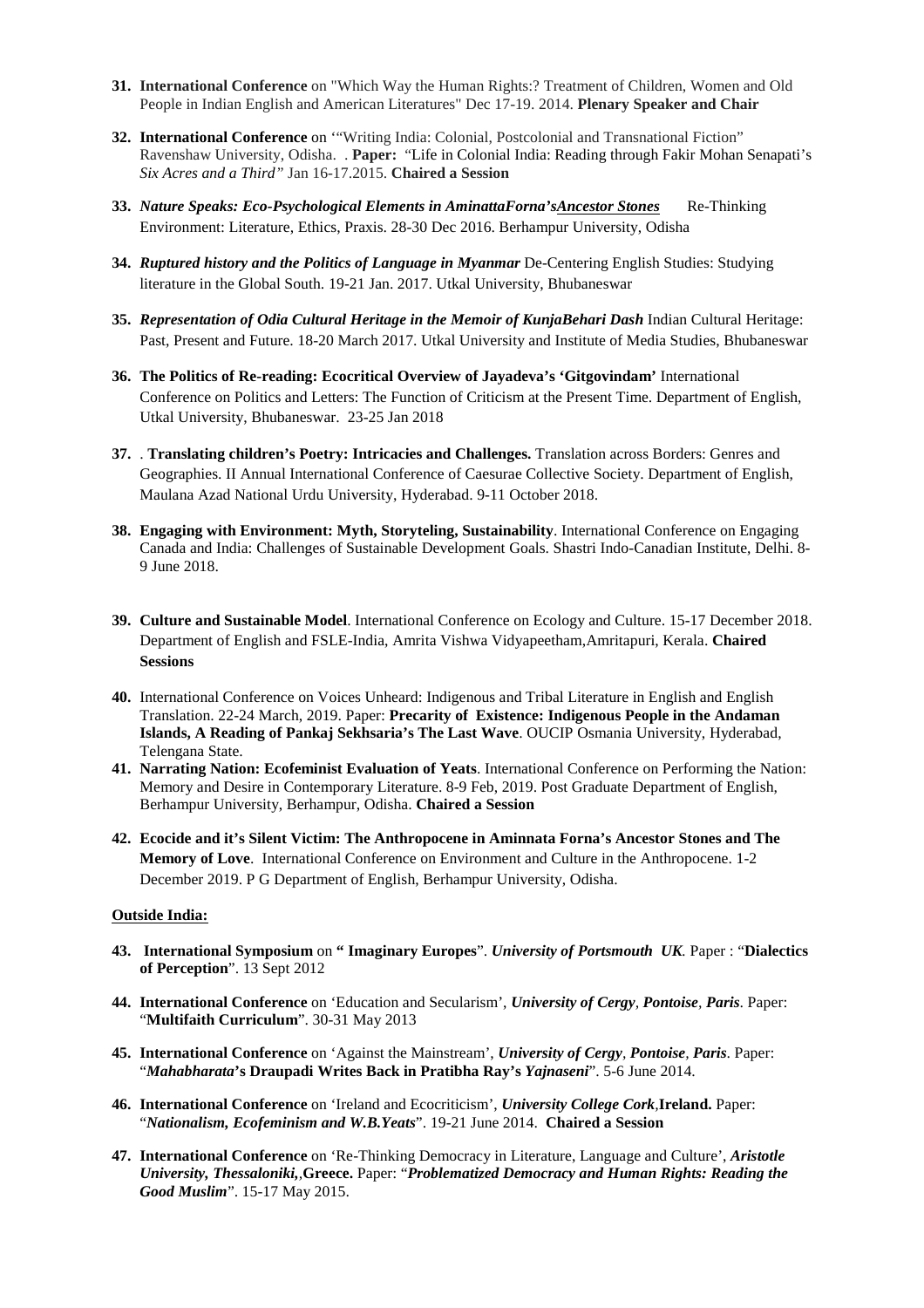- **48. International Conference on '** The Commonwealth and its People: Diasporas, Identities, Memories (DIM2015)' University of Malta, Malta**.** Paper: "*Forgetting for Getting a Better Life: Jhumpa Lahiri's Lowland –An Analysis*". 24-26 June 2015. (as part of the preparations for the People's forum of the Commonwealth Heads of Government Meeting)
- **49.** *Renaissance of Buddhism, Ambedkar and Dalit Emancipation in India.*Variations, Rewritings and Adaptations of Jataka Tales and Buddhism in India Today. 26-28 May 2016. University of Paris 13, France
- **50.** *Xenophopbia and Ethnic Violence: Colombo in Naomi Munaweera'sIsland of a Thousand Mirrors*  Cultural Representations of the City. 2-4 June, 2016. University of Bucharest, Romania
- **51. Key Note: The Incarnation Myth, Ecocentrism and Eco ethics in Jayadeva's Gitagovindam**. Ecocriticism. Institute of English Studies, University of Rzeszow, Rzeszow, **Poland.** 2.6.2017
- **52. Draupadi, an Image born and Reborn in Indian Feminist Fiction.** Birth, Death and Rebirt: (Re- )Generation as Text. AICED 19. Department of English. Faculty of Foreign Languages and Literatures, University of Bucharest, **Romania**. 8-9 June 2017.
- **53. Where to Now? Issues of Subjectivity in Pankaj Sekhsaria's The Last Wave.** International Conference on Literature 2018. School of Humanities, Universiti Sains Malaysia. 25-26 July, 2018
- **54.** Bienneal International Conference (ASLE) on Paradise on Fire, 26-30 June 2019. **Paper: Heterotopia of Crisis: Niyamgiri and the Dongria Kondhs.** University of **California, Davis, USA**

## *Workshop & Courses Attended***:**

- $\bullet$  5<sup>th</sup> Online Short Term Course on E-Content Development. Organized by UGC Human Resource Development Centre, Gujarat University, Ahmedabad. 14.5.2020 to 20.5.2020
- Workshop on Affective Ecocriticism. Organized by ASLE, University of California, Davis, USA. 26.6.2019.
- **Attended:** National Workshop on "Research Methodology in Social Sciences". Organised by Association of Indian Universities and Sri Sri University, Cuttack. 10-16 September, 2018
- **Attended:** Workshop on "**Translation Studies**". DDCE & Academic Staff College, Utkal University. 12 – 17 July, 2013.
- **Attended:** Short-Term Course on **Understanding and Interrogating Post Modernism**. IIT Kharagpur, May 15-18, 2009.
- **Attended:** Workshop on "**Folkloristics**" Folklore Society of India. At Bhubaneswar, Jan 7-16, 1994.

## *Invited Talks:*

- Communicating with Language. *Academic Staff Institute, Prasar Bharati*, STI (P), AIR & DD, Bhubaneswar, 26 September, 2013.
- Effective Business Communication. *Academic Staff Institute, Prasar Bharati*, STI (P), AIR & DD, Bhubaneswar, 26 September, 2013.
- Workshop on "Computer Awareness for Multi Tasking Staff "from
- 08.09.2014 to 12.09.2014 at STI (P), AIR & DD, Bhubaneswar. Lecture on "Developing Communication Skills". 12.09.2014
- *Travel Literature in English New Directions*. Sambalpur University, Odisha
- (4 lectures. 24- 25 Nov 2014 )
- *Literature and History.* Academic Staff College and P G Department of English, Utkal University, Odisha. 15.2. 2015.
- *Communicative English.* National Academy of Broadcasting and Multimedia (Prog) of AIR and Doordarshan, Bhubaneswar. On 02.07.2015.
- UGC Remedial lecture on Communicative English. Asureswar College, April 2015
- Delivered talk on " Communicative English: Skills for Livlihood" in State level Seminar on Communicative English, Salipur College, 4 Sept 2015
- Delivered Lecture on " Languge, text and Communication" in State level Seminar, P G Department of English, Khallikote Cluster University 6 Nov. 2015.
- Delivered the Keynote address at the National Seminar on Ecofeminist Interventions: Theory and Praxis. 07.02.2016 at BJB Autonomous College, Bhubaneswar, Odisha. Paper: "Ecofeminism: Sensibility and Sense"